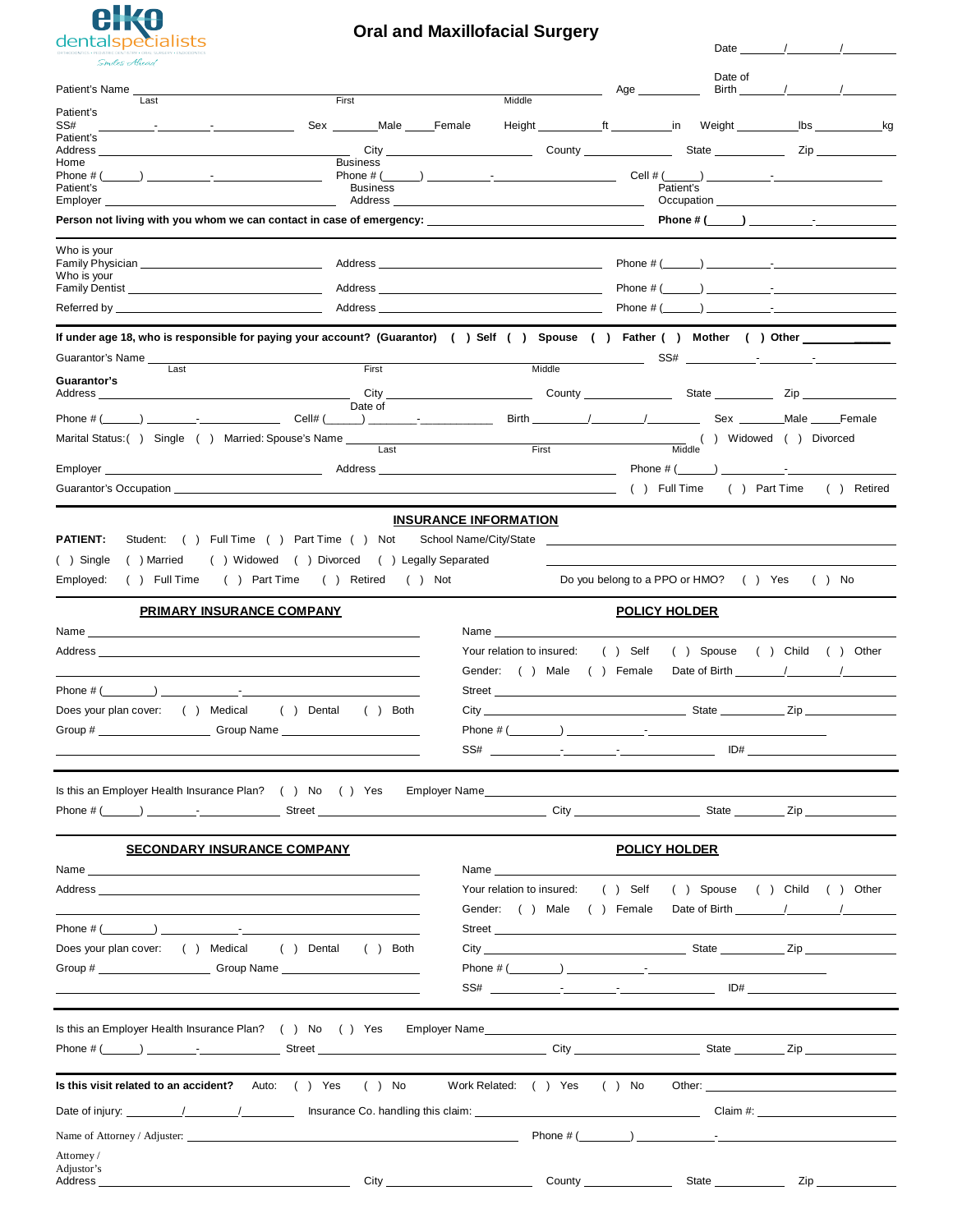### **CONFIDENTIAL INFORMATION Staff use only: Date: Date:** */ // //* /

Please describe your main symptom or problem (reason for today's visit):

| Date of last physical          |  |                  | Are you now, or have you been in the last five years, under the care of a physician for a |
|--------------------------------|--|------------------|-------------------------------------------------------------------------------------------|
| specific problem? () Yes () No |  | If yes, describe |                                                                                           |

**PAST MEDICAL HISTORY** Have you had or do you currently have (please check "Yes" or "No" to each question individually):

| Yes   | No             | <b>Doctor Notes</b>                                                                                                                                                                                                                 | Yes   | No  | <b>Doctor Notes</b>                                                                                                                                                                                                            |
|-------|----------------|-------------------------------------------------------------------------------------------------------------------------------------------------------------------------------------------------------------------------------------|-------|-----|--------------------------------------------------------------------------------------------------------------------------------------------------------------------------------------------------------------------------------|
| $($ ) | ( )            | Abnormal <b>Bleeding</b> or bruise easily? ___________                                                                                                                                                                              | $($ ) |     | Sinus problems (infections)? ____________                                                                                                                                                                                      |
| ( )   |                |                                                                                                                                                                                                                                     | $($ ) |     | Kidney problems or on dialysis?                                                                                                                                                                                                |
| ( )   | $\left($       | Blood transfusion? The contract of the contract of the contract of the contract of the contract of the contract of the contract of the contract of the contract of the contract of the contract of the contract of the contrac      | ( )   |     | Liver problems?                                                                                                                                                                                                                |
| ( )   | ( )            | Glaucoma / Eye disease?                                                                                                                                                                                                             | ( )   |     |                                                                                                                                                                                                                                |
| ( )   | (              | <b>Seizures</b> / Epilepsy?                                                                                                                                                                                                         | ( )   |     |                                                                                                                                                                                                                                |
| ( )   |                |                                                                                                                                                                                                                                     | $($ ) |     | Stomach ulcers? The contract of the state of the state of the state of the state of the state of the state of the state of the state of the state of the state of the state of the state of the state of the state of the stat |
| ( )   |                | Dizzy spells? <u>Andrea Barbara and the second second</u> contact the second second second second second second second second second second second second second second second second second second second second second second sec | ( )   |     | Infectious mononucleosis?                                                                                                                                                                                                      |
| ( )   | (              |                                                                                                                                                                                                                                     | ( )   |     |                                                                                                                                                                                                                                |
| ( )   | (              |                                                                                                                                                                                                                                     | ( )   | ( ) | Diabetes?                                                                                                                                                                                                                      |
| ( )   |                |                                                                                                                                                                                                                                     | ( )   |     |                                                                                                                                                                                                                                |
| ( )   |                | Heart murmur?                                                                                                                                                                                                                       | ( )   |     |                                                                                                                                                                                                                                |
| ( )   |                | High blood pressure?                                                                                                                                                                                                                | $($ ) |     |                                                                                                                                                                                                                                |
| ( )   |                |                                                                                                                                                                                                                                     | ( )   |     | Fibromyalgia?                                                                                                                                                                                                                  |
| ( )   |                |                                                                                                                                                                                                                                     | $($ ) |     | Disorder(s) of the immune system?                                                                                                                                                                                              |
| ( )   |                | Irregular heart beat?                                                                                                                                                                                                               | ( )   |     | Arthritis or joint disease?                                                                                                                                                                                                    |
| ( )   | $\overline{ }$ |                                                                                                                                                                                                                                     | ( )   |     |                                                                                                                                                                                                                                |
| ( )   |                |                                                                                                                                                                                                                                     | $($ ) |     | Muscular, spinal or neurologic disorders? ___________                                                                                                                                                                          |
| ( )   | $($ )          | Heart stent?                                                                                                                                                                                                                        | ( )   |     | Contagious diseases? <b>Example 20</b>                                                                                                                                                                                         |
| ( )   | (              |                                                                                                                                                                                                                                     | ( )   | ( ) |                                                                                                                                                                                                                                |
| ( )   |                |                                                                                                                                                                                                                                     | ( )   |     | History of drug or alcohol abuse?                                                                                                                                                                                              |
| ( )   |                | Prosthetic heart valve?<br><u>Frosthetic</u> heart valve?                                                                                                                                                                           | ( )   |     |                                                                                                                                                                                                                                |
| ( )   |                |                                                                                                                                                                                                                                     | $($ ) |     |                                                                                                                                                                                                                                |
| ( )   |                |                                                                                                                                                                                                                                     | ( )   |     | X-ray treatment to the head and/or neck for cancer?                                                                                                                                                                            |
| ( )   |                |                                                                                                                                                                                                                                     |       |     | Total Dose: ________________cGy. No. of treatments __________                                                                                                                                                                  |
| ( )   |                |                                                                                                                                                                                                                                     | ( )   |     | Chemotherapy? When?                                                                                                                                                                                                            |
| ( )   |                |                                                                                                                                                                                                                                     | $($ ) |     | Contact lens? Please remove them before surgery!                                                                                                                                                                               |
| ( )   |                |                                                                                                                                                                                                                                     | ( )   |     | Mental health problems?                                                                                                                                                                                                        |
| ( )   |                |                                                                                                                                                                                                                                     | $($ ) |     |                                                                                                                                                                                                                                |
| ( )   | ( )            |                                                                                                                                                                                                                                     | $($ ) |     |                                                                                                                                                                                                                                |
| $($ ) | $($ )          | Difficulty breathing?                                                                                                                                                                                                               | $($ ) |     | Pain or clicking in the jaws when eating? ____________                                                                                                                                                                         |
| ( )   |                | Do you smoke? ________ packs per day for ________ years                                                                                                                                                                             | ( )   |     |                                                                                                                                                                                                                                |
| ( )   | ( )            | If you don't smoke now, have you ever smoked? If yes,                                                                                                                                                                               | ( )   |     | Malignant Hyperthermia? ______________                                                                                                                                                                                         |
|       |                | packs per day for _____years. When did you quit?____                                                                                                                                                                                |       |     |                                                                                                                                                                                                                                |

## **PAST SURGICAL HISTORY** Please list your past surgeries (including oral surgery), starting with the most recent:

| Date    | Procedure | Anesthesia type (circle one) |       |          | Anesthesia Complications (check "none" if none) |  |  |
|---------|-----------|------------------------------|-------|----------|-------------------------------------------------|--|--|
|         |           | General                      | Local | Sedation |                                                 |  |  |
|         |           | General                      | Local | Sedation |                                                 |  |  |
|         |           | General                      | Local | Sedation | $( )$ None                                      |  |  |
|         |           | General                      | Local | Sedation | $( )$ None                                      |  |  |
|         |           | General                      | Local | Sedation |                                                 |  |  |
|         |           | General                      | Local | Sedation | $( )$ None $\qquad$                             |  |  |
|         |           | General                      | Local | Sedation | $( )$ None                                      |  |  |
| Others: |           |                              |       |          |                                                 |  |  |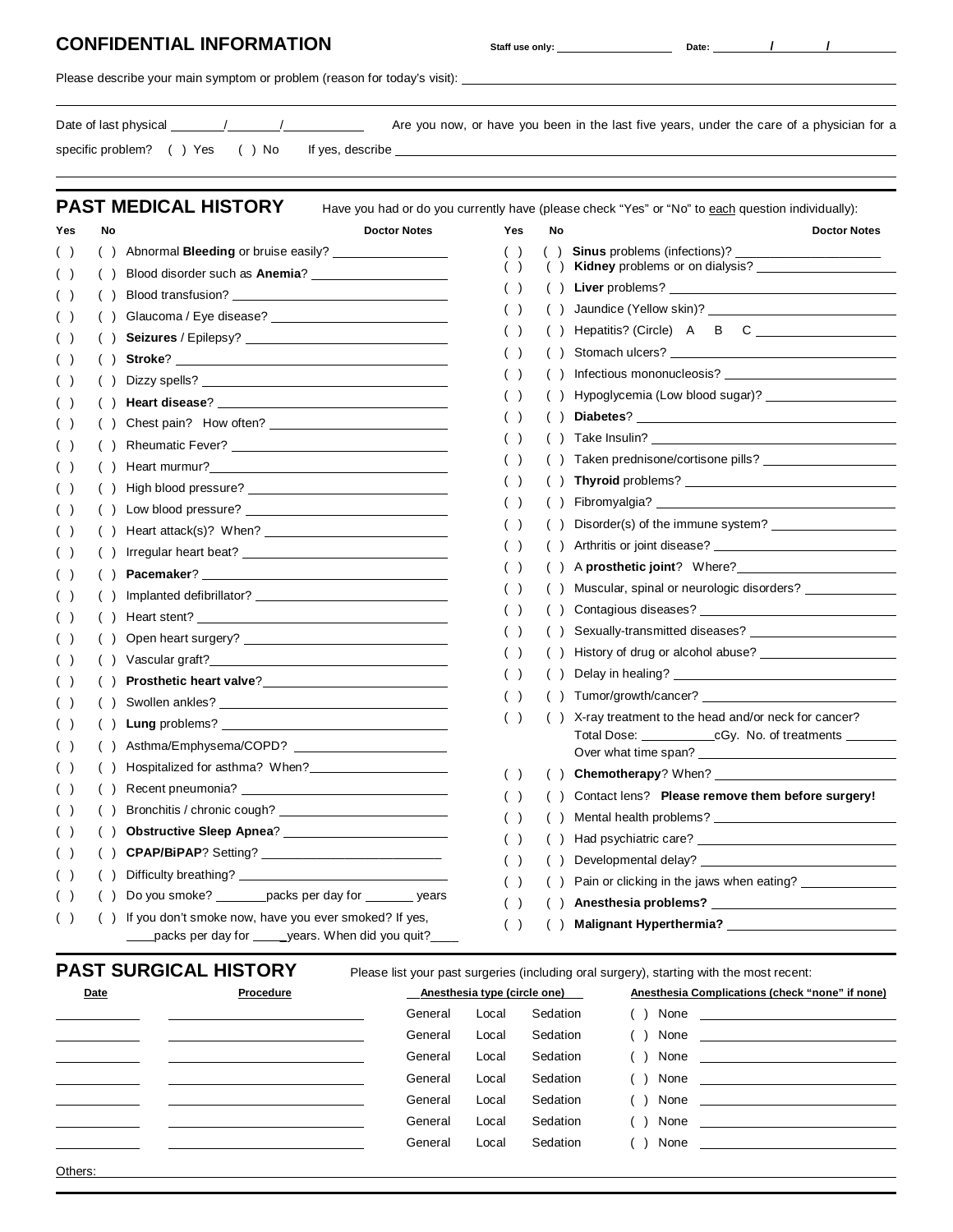**Is there any condition concerning your health about which the doctor should be told?** ( ) Yes ( ) No If yes, describe:

|     |              | <b>FAMILY HISTORY</b> | Do you have a family history of the following? If yes, please tell us which relative(s). |  |
|-----|--------------|-----------------------|------------------------------------------------------------------------------------------|--|
| Yes | No           | Relative(s)           | Yes<br>No<br>Relative(s)                                                                 |  |
|     | ( ) ( )      |                       | $\rightarrow$                                                                            |  |
| ( ) |              |                       |                                                                                          |  |
| ( ) |              |                       |                                                                                          |  |
|     |              |                       |                                                                                          |  |
|     | <b>WOMEN</b> | Are you:              |                                                                                          |  |
| Yes | No           |                       |                                                                                          |  |
| ( ) |              |                       | If you might be pregnant, but are not sure, please check here: ()                        |  |

( ) ( ) **Nursing**? If yes, please know that anesthesia medicines are found in breast milk following an anesthetic and can sedate your child. You should use alternative methods for nourishment for you child for 48 hours after an anesthetic and should pump and discard your breast milk during that time.

( ) ( ) **Taking birth control pills**? If yes, antibiotics that we prescribe may alter the effectiveness of birth control pills, such that you can get pregnant while taking the antibiotic. This possibility will be in effect for the remainder of your menstrual cycle. You should consult with your physician / OB-GYN for assistance regarding additional methods of birth control.

Please sign your initials to indicate your understanding:

ALLERGIES Are you allergic to or have you had a reaction to any of the following medicines or substances? If yes, describe the reaction.

| <b>Yes</b> | No | <b>Reaction</b>                                                                                                                                                                                                                | Yes | No | <b>Reaction</b>                                                                                                                                                                                                                                                                                                                                                                                                                                                                                                                                                                     |
|------------|----|--------------------------------------------------------------------------------------------------------------------------------------------------------------------------------------------------------------------------------|-----|----|-------------------------------------------------------------------------------------------------------------------------------------------------------------------------------------------------------------------------------------------------------------------------------------------------------------------------------------------------------------------------------------------------------------------------------------------------------------------------------------------------------------------------------------------------------------------------------------|
| ( )        |    | Local anesthetics ("Novocaine") _________________________                                                                                                                                                                      |     |    |                                                                                                                                                                                                                                                                                                                                                                                                                                                                                                                                                                                     |
|            |    |                                                                                                                                                                                                                                |     |    | Aspirin (ASA) and the state of the state of the state of the state of the state of the state of the state of the state of the state of the state of the state of the state of the state of the state of the state of the state                                                                                                                                                                                                                                                                                                                                                      |
|            |    |                                                                                                                                                                                                                                |     |    |                                                                                                                                                                                                                                                                                                                                                                                                                                                                                                                                                                                     |
| (          |    |                                                                                                                                                                                                                                |     |    |                                                                                                                                                                                                                                                                                                                                                                                                                                                                                                                                                                                     |
| ( )        |    | Cephalosporins (Keflex, Ceclor) _______________________                                                                                                                                                                        |     |    |                                                                                                                                                                                                                                                                                                                                                                                                                                                                                                                                                                                     |
| ( )        |    |                                                                                                                                                                                                                                |     |    |                                                                                                                                                                                                                                                                                                                                                                                                                                                                                                                                                                                     |
|            |    | Other antibiotics? List and describe:                                                                                                                                                                                          |     |    | Other medications? List and describe:                                                                                                                                                                                                                                                                                                                                                                                                                                                                                                                                               |
|            |    | <u> 1989 - Johann John Stein, mars an de British (b. 1989)</u>                                                                                                                                                                 | (   |    | $\left(\begin{array}{ccc} \end{array}\right)$ and $\left(\begin{array}{ccc} \end{array}\right)$ and $\left(\begin{array}{ccc} \end{array}\right)$ and $\left(\begin{array}{ccc} \end{array}\right)$ and $\left(\begin{array}{ccc} \end{array}\right)$ and $\left(\begin{array}{ccc} \end{array}\right)$ and $\left(\begin{array}{ccc} \end{array}\right)$ and $\left(\begin{array}{ccc} \end{array}\right)$ and $\left(\begin{array}{ccc} \end{array}\right)$ and $\left(\begin{array}{ccc} \end{array$                                                                             |
|            |    |                                                                                                                                                                                                                                |     |    | $\begin{array}{ccc} \begin{array}{ccc} \end{array} & \begin{array}{ccc} \end{array} & \begin{array}{ccc} \end{array} & \begin{array}{ccc} \end{array} & \begin{array}{ccc} \end{array} & \begin{array}{ccc} \end{array} & \begin{array}{ccc} \end{array} & \begin{array}{ccc} \end{array} & \begin{array}{ccc} \end{array} & \begin{array}{ccc} \end{array} & \begin{array}{ccc} \end{array} & \begin{array}{ccc} \end{array} & \begin{array}{ccc} \end{array} & \begin{array}{ccc} \end{array} & \begin{array}{ccc} \end{array} & \begin{array}{ccc} \end{array} & \begin{array}{$ |
|            |    |                                                                                                                                                                                                                                |     |    | <u> 1989 - Andrea Stadt, amerikansk politik (d. 1989)</u>                                                                                                                                                                                                                                                                                                                                                                                                                                                                                                                           |
| (          |    | Fentanyl (Sublimaze) Manual Assemblue Contains a manual contains a substitution of the state of the state of the state of the state of the state of the state of the state of the state of the state of the state of the state | (   |    |                                                                                                                                                                                                                                                                                                                                                                                                                                                                                                                                                                                     |
|            |    |                                                                                                                                                                                                                                |     |    |                                                                                                                                                                                                                                                                                                                                                                                                                                                                                                                                                                                     |
|            |    |                                                                                                                                                                                                                                |     |    |                                                                                                                                                                                                                                                                                                                                                                                                                                                                                                                                                                                     |
|            | (  |                                                                                                                                                                                                                                | (   |    |                                                                                                                                                                                                                                                                                                                                                                                                                                                                                                                                                                                     |
|            |    | Allergies other than drug allergies (please list and describe reaction):                                                                                                                                                       |     |    |                                                                                                                                                                                                                                                                                                                                                                                                                                                                                                                                                                                     |

| <b>MEDICATIONS</b>                                                                                                                                                                                                                                                                                                              | There are some specific medicines that we need to know if you are taking: |                                     |                               |                                                                                                                                                                                                                                |  |  |
|---------------------------------------------------------------------------------------------------------------------------------------------------------------------------------------------------------------------------------------------------------------------------------------------------------------------------------|---------------------------------------------------------------------------|-------------------------------------|-------------------------------|--------------------------------------------------------------------------------------------------------------------------------------------------------------------------------------------------------------------------------|--|--|
| Do you take <b>Anticoagulants / Blood thinners</b> ? (b) Yes (b) No If yes, please circle which medicine:                                                                                                                                                                                                                       |                                                                           |                                     |                               |                                                                                                                                                                                                                                |  |  |
| <b>Aggrenox</b> (Dipyridamole)                                                                                                                                                                                                                                                                                                  | <b>Coumadin</b> (Warfarin)                                                | <b>Heparin</b> Lovenox (Enoxaparin) | <b>Plavix</b> (Clopidogrel)   | <b>Pradaxa</b> (Dabigatran)                                                                                                                                                                                                    |  |  |
| Do you take <b>aspirin</b> ? () Yes () No How much and how often? mg                                                                                                                                                                                                                                                            |                                                                           |                                     |                               | Last dose the control of the control of the control of the control of the control of the control of the control of the control of the control of the control of the control of the control of the control of the control of th |  |  |
| Do you take / have you ever taken an <b>oral bisphosphonate</b> medicine? () Yes () No If yes, please circle which medicine:<br><b>Boniva</b> (Ibandronate) <b>Didronel</b> (Etidronate)<br><b>Actonel</b> (Risedronate)<br><b>Fosamax</b> (Alendronate)<br><b>Skelid</b> (Tiludronate)<br>How often?<br>How long? Years Months |                                                                           |                                     |                               |                                                                                                                                                                                                                                |  |  |
| Do you take / have you ever taken an intravenous bisphosphonate medicine? () Yes () No If yes, please circle which medicine:                                                                                                                                                                                                    |                                                                           |                                     |                               |                                                                                                                                                                                                                                |  |  |
| Aredia (Pamidronate)                                                                                                                                                                                                                                                                                                            | <b>Bonefos (Clodronate)</b>                                               | <b>Boniva</b> (Ibandronate)         | <b>Reclast (Zolendronate)</b> | Zometa (Zolendronate)                                                                                                                                                                                                          |  |  |

| How often? | How lona? | Years | Months |
|------------|-----------|-------|--------|
|------------|-----------|-------|--------|